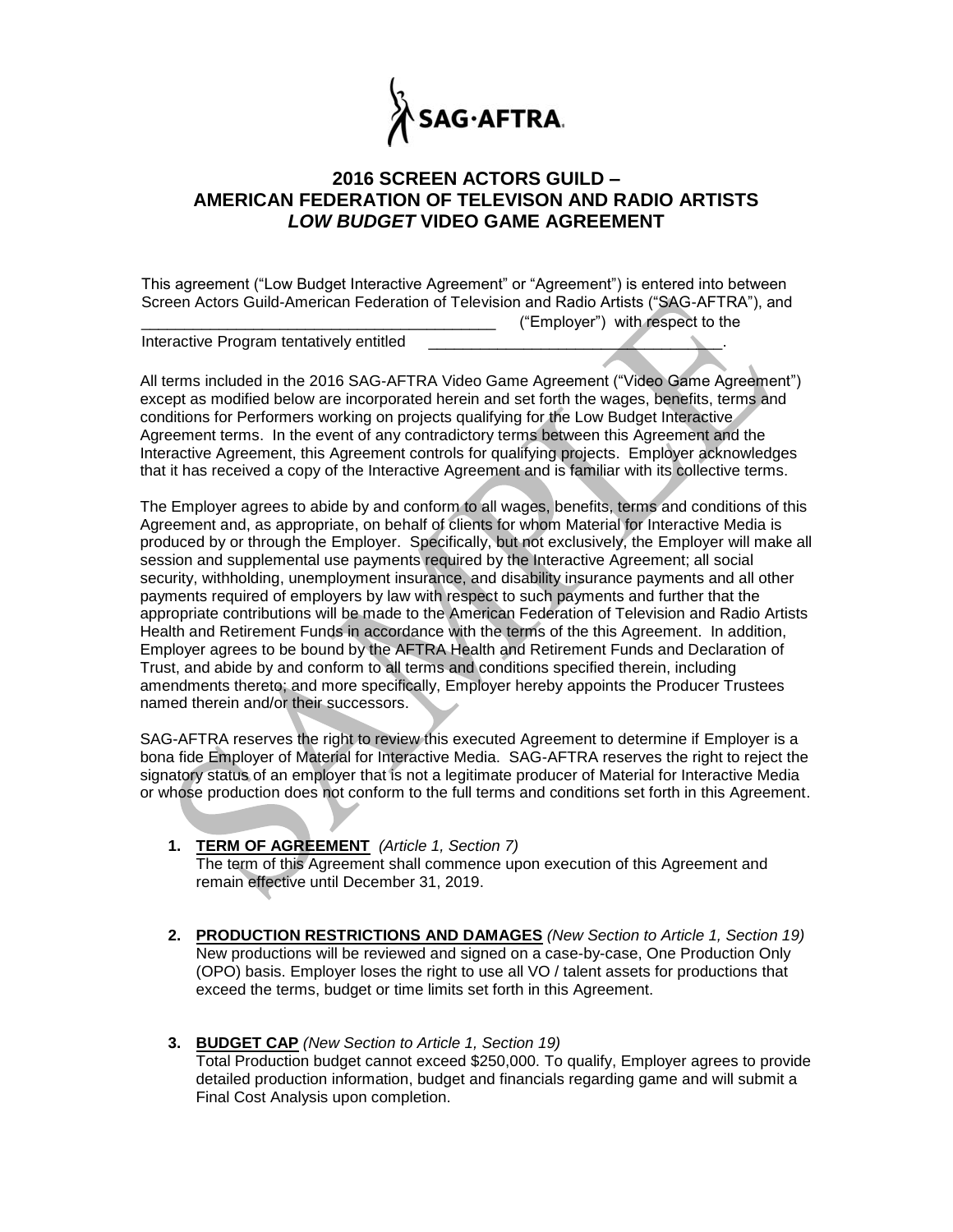- **4. PRODUCTION TIME LIMIT** *(New section to Article I, Section 19)* Performer engagements for this Production cannot exceed 6-months.
- *5.* **VOICE OVER COMPENSATION** *(Article 1, Section 19)* All Voice Over rates set forth are based on the current \$825.50 for 4-hours. However, Employer may utilize an unlimited number of characters on an hourly basis up to 4-hours with a 2-hour minimum.
- **6. 3-DAY AND 5-DAY ON-CAMERA RATES** *(Article 1, Section 19)* No 3-day or 5-day On-Camera rates are available.
- **7. MOTION / PERFORMANCE CAPURE AND CYBERSCANNING** *(Article 1, Section 19)* No Motion / Performance Capture or cyberscanning are allowed under this Agreement. Please note that if you intend to utilize Motion / Performance Capture or Cyberscanning in your production, please contact this office for terms and conditions.
- *8.* **CONTINGENT COMPENSATION** *(New Section to Article I, Section 19)* Each Performer whose performance is included in the Interactive Program shall be entitled to a Secondary Full Scale Payment for each 500,000 units sold or unique subscribers (when games are not sold by units) up to a total of 4 Secondary Payments.
- *9.* **DOWNLOADABLE CONTENT ('DLC')** *(New section to Article 1, Section 19)* For game titles designed with continuous additional Downloadable Content ('DLC'), each Performer shall receive an additional 10% of a scale payment for each session worked. This additional payment shall not apply to non-performance DLC content such as basic programming modifications and/or platform variations, additional weapons, clothing option and other non-performance or non-story based updates.
- **10. VOCALLY STRESSFUL SESSIONS** *(Article 1, Section 19)* Sessions that contain vocally stressful work will be no longer than 2 hours and paid at double-scale per hour.
- **11. TRAILERS AND/OR PROMOTIONAL PROGRAMS** *(Article 1, Section 18.A)* Employer shall have the right to make (or cause to be made) Trailers and/or Promotional Programs, for the purpose of advertising and promoting the Interactive Program. A Performer's services in any such Trailer of a Promotional Program, between two (2) and twelve (12) minutes in length, shall not require the payment of additional compensation (other than compensation for services, overtime or any compensation otherwise due hereunder) if the recordation of such Trailer of Promotional Program occurs during the Performers term of employment in connection with the applicable Interactive Program hereunder. Otherwise, the applicable Scale set forth in this agreement shall be the minimum compensation for services in connection with such Trailers. No additional compensation shall be payable for the use of an portion of an Interactive Program in a Trailer or Promotional Program where such Trailer or Promotional Program is utilized to promote such Interactive Program.